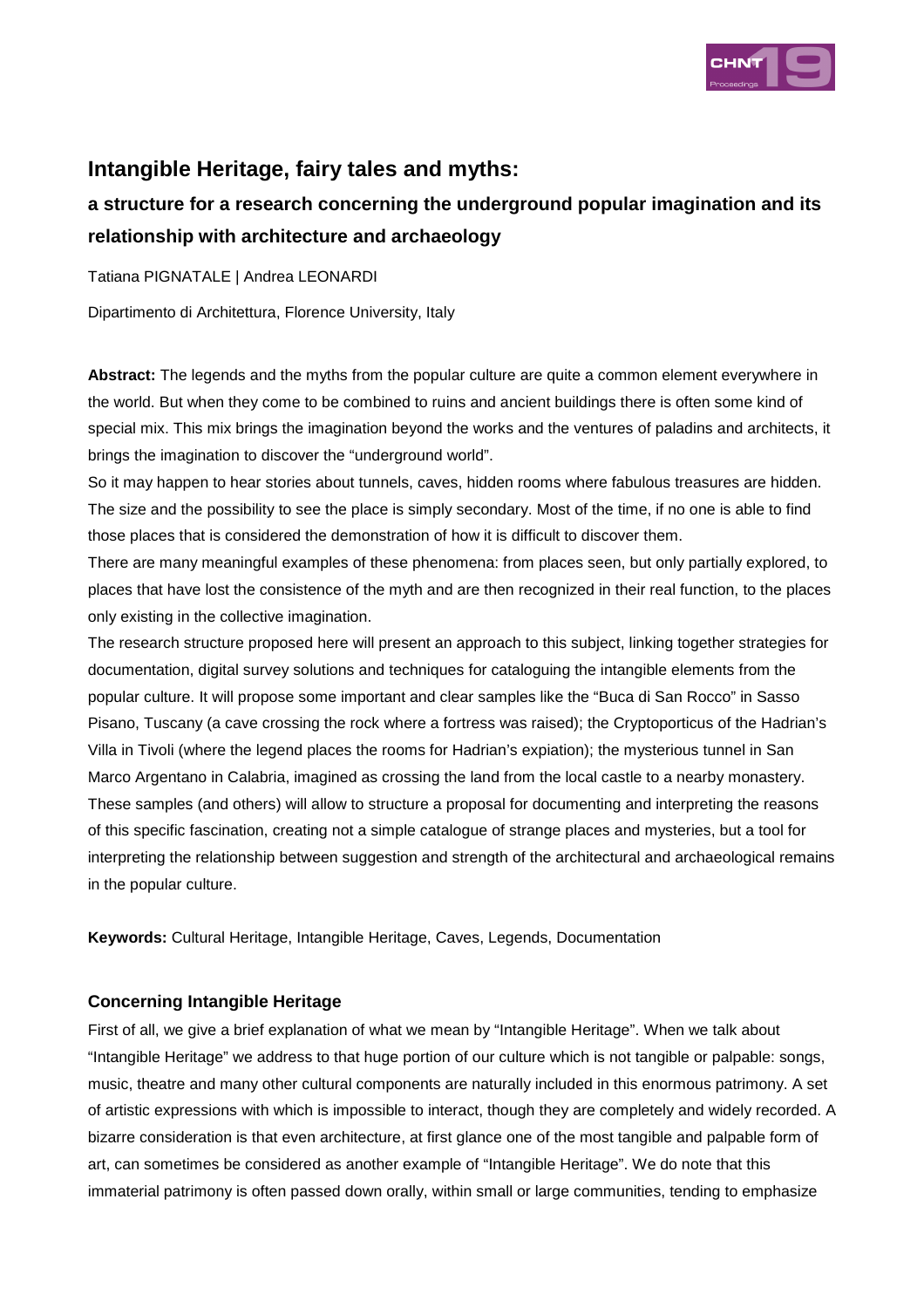

the figures of men who feel themselves as promoters and bearers of local traditions. Even since the ancient times, people always felt the necessity of passing on to future generations something that could appraise the origin of that community or at least a simple tale singing the praises of a common hero or narrating stories and facts full of details. And when we face the content of a popular tale or a myth, it could happen to find anecdotes regarding hidden architectures and their wondrous histories. Obviously, coming across a form of intangible patrimony we will use a completely different set of tools and strategies in order to analyse something lacking of dimensions, shapes and – sometimes – location too. Sometimes it is absolutely impossible to interact with those architectural objects: for this reason we have to plan a divergent approach, we want to follow a path going far from the traditional analysis used for a tangible element. The canonic survey usually characterized by photographic sets, outlines and evaluations turns into a proper "search" for true evidences needed to confirm the existence of the investigated object. And just because we rarely have the certainty of the existence of what we are looking for, a good way to get prepared for a journey towards a remote village can be using primary literature. Once checked the information on the web and selected a list of real destinations, it would be premature not to verify offline information with a crossed comparison too. A simple Google search using "luoghi misteriosi" (Italian words for "mysterious places") gives back 602.000 results, using the English words, the results go up over 12 million results. This testifies how the subject of a fantastic underground world is part of the popular culture in Italy as well all around the world. In our time this particular context can be even more interesting if brought to the digital age. If we consider the occasions offered by local traditions and the "weigh" that a legend or appropriate story telling can give to the choice for a destination, it comes out how important can be the documentation of places in their "intangible" aspects. At the same time the concepts and the ideas linked to neogeography, online communities and augmented reality, can create the conditions for some rethinking about the way a place and the story of a town (but also of a castle, a cave, a specific building, a square, etc...) can be brought to the attention of the others. The first step, presented here, is the individuation of a set of environment expressing in different ways a particular relationship between the real subject and its "myth" or "legend", creating the very first condition for organizing the idea about an overlapping between the value of tradition and the methods of digital research and dissemination.

#### **Intangible Heritage's examples**

Among the copious results of Intangible Heritage, in Italy three examples have been picked because of their particular interests related to our research. We will propose some important and clear samples like the "Buca di San Rocco" in Sasso Pisano, Tuscany, the Cryptoporticus of the Hadrian's Villa in Tivoli and the mysterious tunnel in San Marco Argentano in Calabria. These three examples share the peculiarity of a numerous series of information required to advance with the analysis and the research. The last of them, San Marco Argentano in Calabria, is completely based on oral information gathered from many local inhabitants, since we do not have proofs or physical remains about its existence. This is the point where our research touches its borderline: we arrive to a sort of subtle margin through which, starting from popular tales, a risky hypothesis of interpretation is given. A hypothesis that – unluckily – cannot be supported or rejected by solid and tangible elements. But all across these three examples, there is the occasion for a sort of screening of different levels of relationship real/imaginary: in Sasso Pisano, the subject of the legend is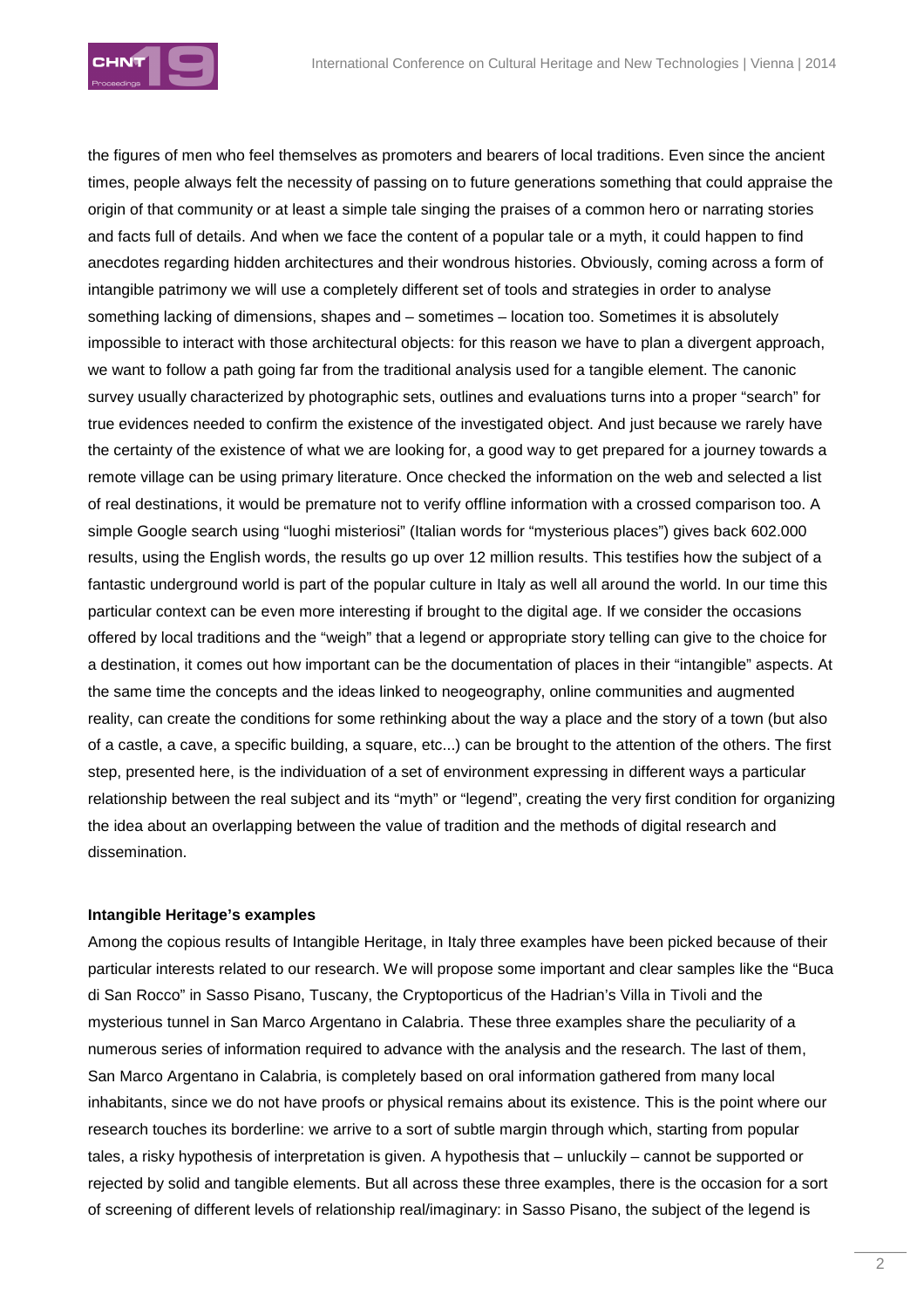

there, slightly altered in front of its original aspect and condition, but accepted as an element combined with legend. In Tivoli, the legend is feeble and almost forgotten, it has been proven not to be real by historical studies, but it can be a meaningful note about the way ancient people were used to treat the mysterious system of tunnels they saw in the country around the Hadrian's Villa. In San Marco Argentano the strength of the "dream" overcomes the consistency of the reality, for who believe in this story. The impossibility of finding the mysterious tunnel it is just because the search was not done correctly.

#### **Castel del Sasso and the "Buca di San Rocco"**

"Castel del Sasso" probably owes its name to the rocky spur on which its fundamental has been raised. Originally subdued to the Bishop's will, "Castel del Sasso" definitely went under Volterra's domination in 1210, when the inhabitants swore their loyalty to that town. Literally the name of the natural cavity at the base of this peak means "San Rocco's Hole". At the foot of the rocky hill, where the castle and later the town were erected since the medieval age, there is this particular cave, which extends from the spur of the hill to an exit along the perimeter of the ancient castle where now a square is located. This cave is now interrupted and no longer viable due to the rocks deposits caused by collapse, but also because of the choice of some policeman in the past century who decided to wall up the exit. They said it was done to avoid people from the risk of falling in or from the risk of climbing from the lower access in search of an adventure to be told. Originally this cave came to connect the valley with the culmination of the rocky outcrop, creating a connection with the town. The walk takes the name of St. Rocco because it is said that, in 1315, during one of his pilgrimages, the Saint arrived in Sasso Pisano, where he stopped, and, through the connection, he helped the citizens of the town during one of the many epidemics of plague that hit the area and to heal the lesions with the sulphur water coming from the "Troscia", the lagoon surrounding Castello del Sasso (which was the ancient name of Sasso Pisano). The memory of these events and the presence of the legend is well testified by a sign placed in front of the cave entrance, and telling a short piece from a poetry of Alberto Bertini: "...e tra boracei vapori e sulfuree acque bollenti, irti si ergon in sulla nuda roccana roccia, imponenti i fasti resti di ciò che fu del medioevo basso lo storico etruriaco "castel del Sasso"...". The interest in the place and the limited access create all the condition to foreseen the possibility to extend the communication about this place. A digital survey, the redesign of the nearby area, the implementation of the location with some simple augmented reality solution, maybe even using "virtual characters", can be a way to enhance the perception of the place and preserve in our time this particular myth.

#### **Hadrian's Villa and its cryptoporticus Network**

After the imperial proclamation of Hadrian, in 118 BC the Villa began to be built up. Hadrian's Villa is just one of the numerous examples of marvelous imperial residences that started to flourish during the rule of Tiberius (27 BC). Nowadays the location is composed by 30 buildings regrouped in many wings, occupying a surface of nearly 300 hectares. Within the Villa we can find different architectural styles, mostly Grecian and Egyptian, well representing the huge knowledge that Hadrian had about the world due to his frequent imperial journeys. 20 years of continuous works have not been enough to complete the Villa: with Hadrian's death (138 BC) the works have been interrupted. Anyway, this did not prevent Hadrian's successors from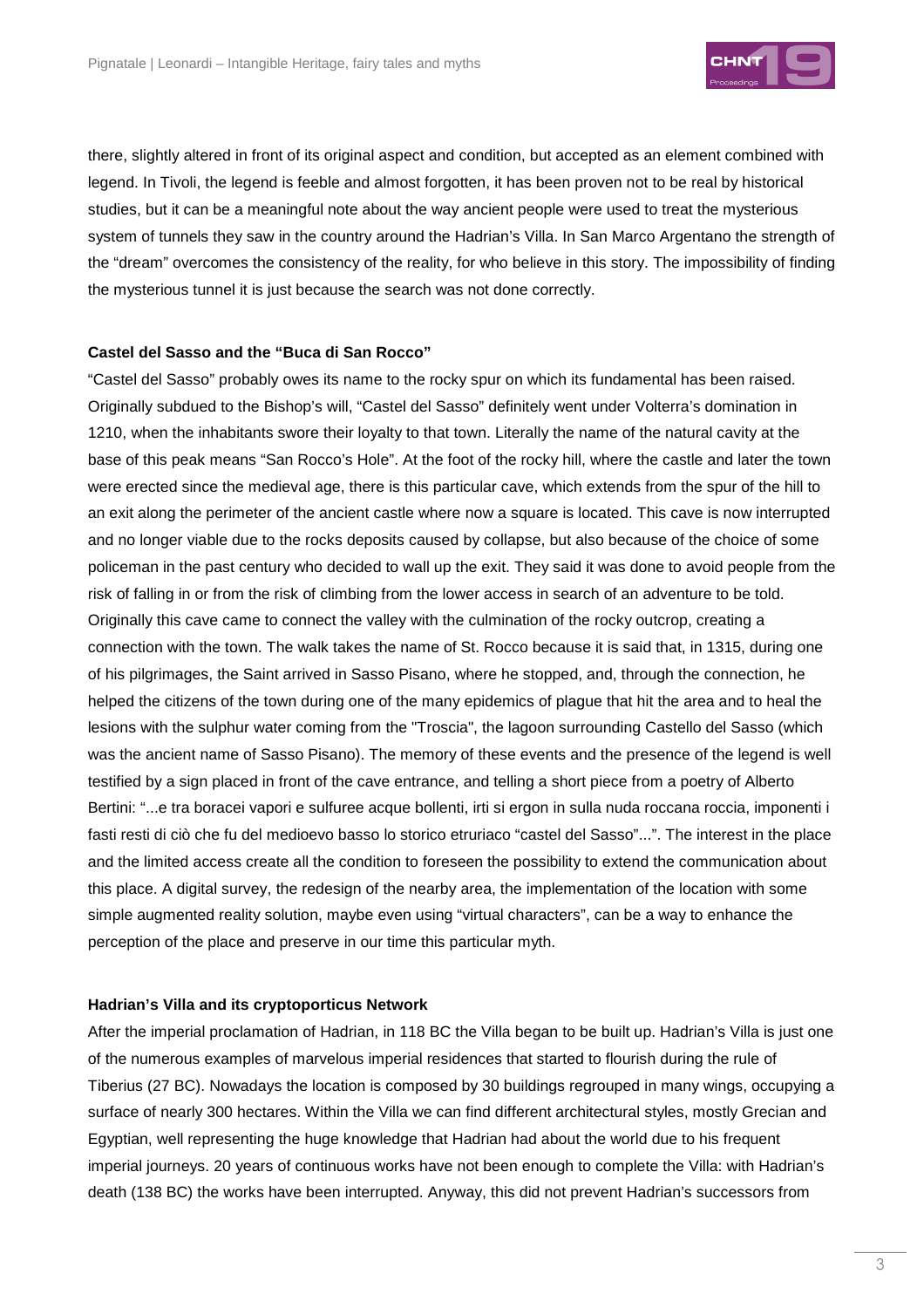

using the Villa. Along with the Emperor's decline, the Villa declined too. Its destruction was partially prevented during the Renaissance. This enormous settlement was completely animated by people and goods, thus configuring a precise matter. For this reason, the Villa's architects tried to create an articulated web of connections that could be absolutely independent and almost invisible from the rest of the location. Throughout the Villa we can find many kind of connections partially or totally realized underground with different building techniques, going from a proper excavation (then integrated with walls) to hidden tunnels simply created by digging tuff. This underground web is called Cryptoporticus: an articulated tunnels system roughly extended in five kilometres. This series of connections owes its creation to the necessity of mobility within the Villa. Indeed we can classify the underground paths into some macro areas, based on their function and their architectural structure: Classic Cryptoporticus, ambulatory connection, passable metropolitan ways and hypogeal elements of service. During the Middle Age, Hadrian's Villa became the place of a legend based on a local devotion, the one for "Santa Sinforosa", strictly related to underground connections too. It is quite probable that the long time abandoned Villa and the presence of large underground paths combined gave birth to legends concerning the martyrdom of Santa Sinforosa. According to what is told in the legend, Hadrian, once the Villa was raised, wanted to inaugurate it with a pagan rite. So he consulted an oracle who charged the widow Sinferusa (ancient name of Sinforosa) and her seven sons of worshipping their own God. Then the oracle reassured Hadrian promising the satisfaction of his future wishes in exchange for the sacrifice of the Christian woman and of her seven children. Hadrian captured Sinferusa and the seven sons, urging them to worship the idols. Since they did not bend at this order, after torturing her, Hadrian tied a rock around her neck and threw her into the river. The corpse was then recollected and buried in the suburbs by the Principle of the Curia Tiburtina. The day after, Hadrian placed seven posts around the temple of Victorious Heracles (in Tivoli) and ordered to slay the seven children upon them. At a later stage the Emperor ordered to remove the seven corpses and to throw them into a ditch on the via Tiburtina. As a punishment for his horrible behaviour, after Sinferusa's death, Hadrian was haunted by the woman's ghost. For this reason he decided to descend underground in order to avoid sunlight, thus expiating his sin. It is possible to conceive the birth of this legend as an explanation given by medieval people about the huge underground web lying beneath the Villa. Visiting this enormous "invisible city" it is clear enough where the legend rooted its meaning. This legend is known in our time for what it is, a legend. None of the facts are considered true, but the need to give a reason for the impressive system of tunnels and the wish to see the Emperor involved in some Christian expiation process have created the myth. It is possible to hypothesize the implementation of such a legend in the story telling about the Villa. It is a very interesting legend, while it told us a lot about the "myth" and the fascination of the underground structures and at the same time tell an "unreal" story that connect an important man to the cultural approach of the medieval age. Once again all the elements for imaging some multimedia solution, maybe even at the level of characters taking part to an augmented reality solution can be considered a way to give even more interest in a very special visit.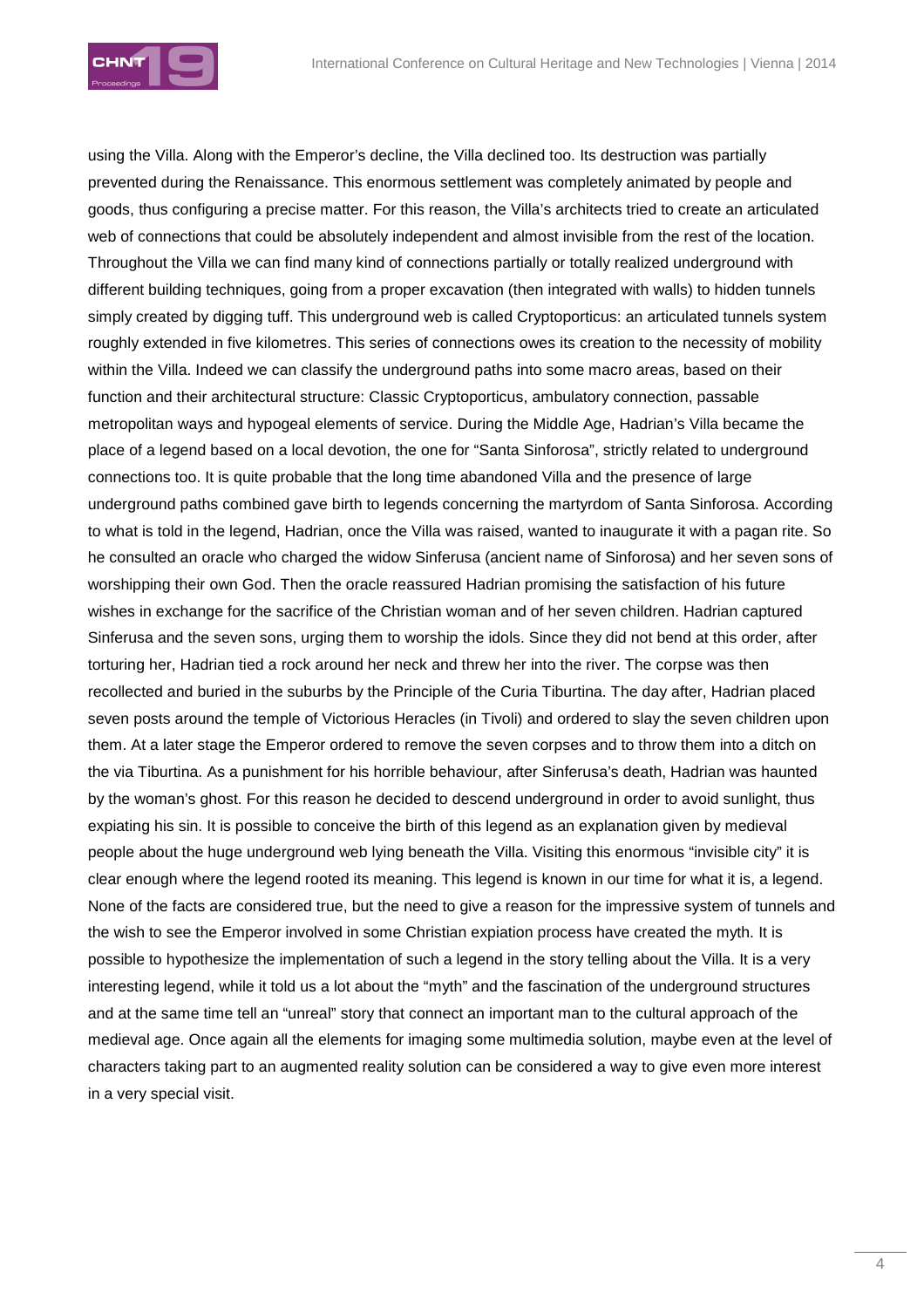

#### **Underground way in San Marco Argentano**

San Marco Argentano is placed in the heart of Calabria, in the province of Cosenza, in Southern Italy, as it is common for a town on the hills, located near a main crossing since the ancient time, with a castle, powerful walls and a meaningful tower. Despite the robust structure of the walls and the still existing defensive system, there is a popular belief about a mysterious underground tunnel, realized from the castle to a nearby convent. The distance between the two structures is five kilometres, and no one has evidences about its existence: it is a sort of urban legend, supported by the stories told by local people. By asking around the town it is quite easy to receive various tales about visits, discovering and hypothesis, none of them supported by any kind of clear indication, but strongly supported by stories and personal ideas. From a military point of view, it would have not been convenient to create a tunnel connecting the castle with the near monastery, because it would have been an easy and direct path to access the castle and it would have allowed the enemy to avoid with no difficulties the defending walls of the castle, thus making the building easily to be conquered. The research of tangible elements that could proof the connection's existence is a really hard work, since we do not know where the entrance should be, or which kind of path it should hypothetically follow, or the precise position where it should be. As a result, we only gather a large amount of variants that only orientate our research and just make it even more complicated. Behind the possibility to demonstrate the existence of this artefact or not, any proposal and suggestion about is fabulous origin is quitted by the conviction of the inhabitants. To preserve such a complex story it can be foreseen the organization of the information around its main subject: the castle. A simple multimedia presentation, viewable in the caste nearby should be the right idea for bringing to any visitors a better perception of this legend. And the fact that many places have similar story can create strong feeling of relationship between people visiting the town and the story of the place.

#### **Conclusions**

This is an ongoing research still at its beginning, our aim is to create a real database analyzing a significant selection of single instance from this particular intangible heritage. This archive will allow us to match the information coming from similar situations and will enhance the comprehension and the popularization of stories, myths and legends whose fate could otherwise be forgetfulness and oblivion. We also believe that no survey nor gathered documentation will adulterate the belief in a specific certainty. A survey, a digital reconstruction, an investigation about the underground, may reveal important information about the presence or not of a tunnel or about some secret passage, but in the end there are only two possible options. The first is "we have found something and it is possible to trace the presence of some underground structure". The second is "there is no trace of the presence of an underground structure". In the first case the interest raise and the legend/belief is confirmed, even a smaller trace can rise enthusiastic opinions. In the second case the belief will not be afflicted, they will simply define "unsuccessful" the result of the investigation. But the purpose of our entire job is not producing and classifying this specific material in order to promote folklore and vernacular aspect or to impress people with this fabulous matter. We rather strive to connect our culture with an always growing knowledge of our traditions, thanks to a strict link between Cultural Patrimony and Local Culture. The interest in these subject coming from local culture, the efforts spent in trying to find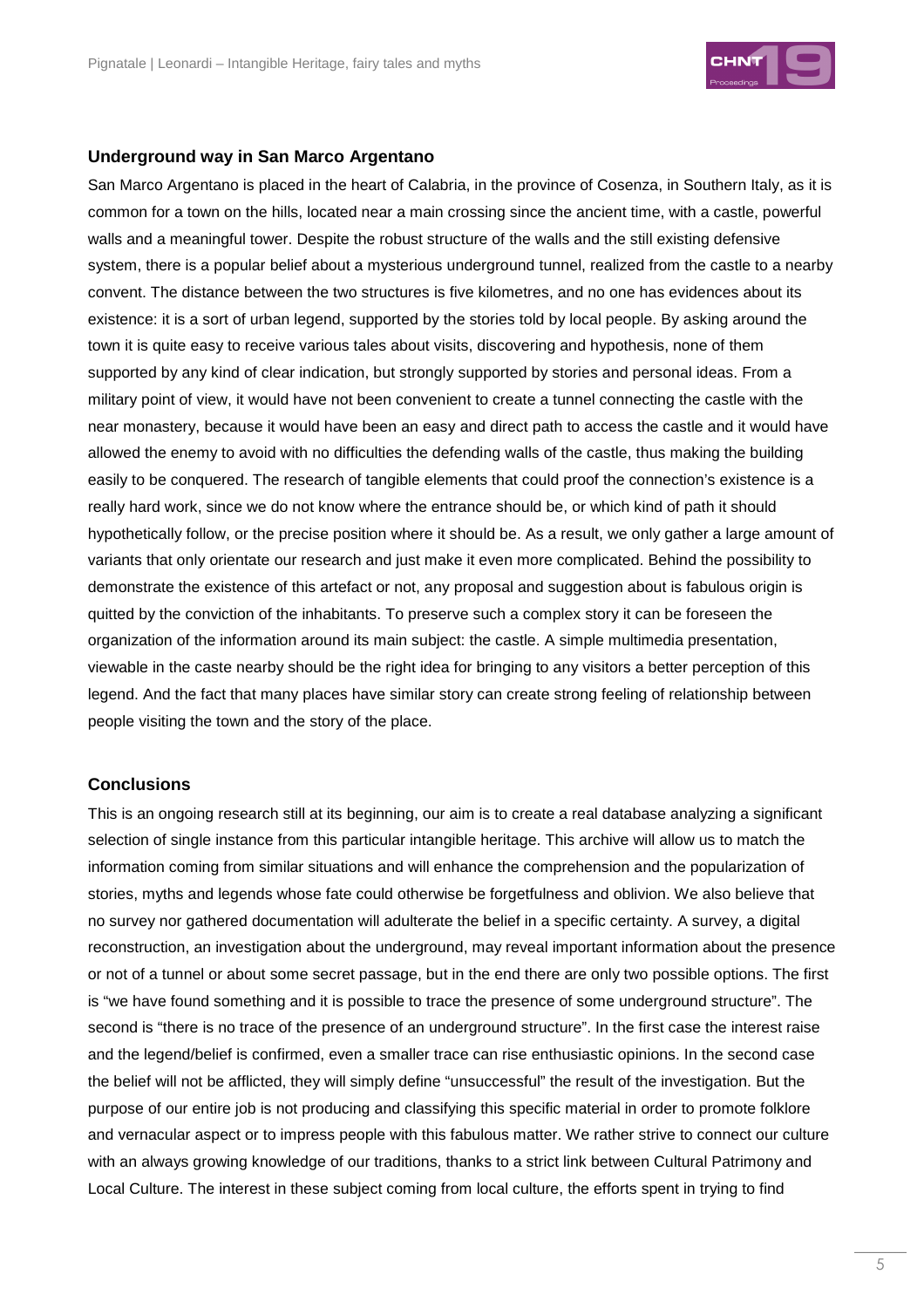

confirmations or simply to better understand their meanings, can meet in the most positive way the use of digital solution. Comparing, cataloguing, organizing and simulating will allow to increase the value and possibility of dissemination for these stories creating a more rich and more effective occasion to re-read the past and the roots of a culture.

## **Acknowledgement**

The information about Sasso Pisano and the "Buca di San Rocco" were gathered during the "Disegno dell'Architettura" workshop in May 2014, from the Dipartimento di Architettura, Firenze, organized by prof. G. Verdiani with the tutoring of T. Pignatale and A. Leonardi. A special thank to Nicola Gualerci and to Alberto "the poet" Bertini, for their support in place.

The survey of the cryptoporticus is a research from the Dipartimento di Architettura. Coordination: G.Verdiani, the survey team who operated in 2009 during the cryptoporticus survey was composed by G. Verdiani, F. Tioli, A. Peruzzi, M. Pucci, A. Blanco, G. Corsaro, A. Mariani. The 2009 survey campaign was done in collaboration with Area3D s.r.l. Livorno. Thanks to the Soprintendenza Archeologica del Lazio for the collaboration. The "Hadrian's Villa" research was developed in collaboration with the Premio Piranesi International Workshop under the supervision of prof. Pierfederico Caliari.

The information about the tunnels in San Marco Argentano were gathered during the survey of the local Castle by G. Verdiani in 2006. Survey Supervision: M. Bini, team from the Dipartimento di Architettura, Firenze: C. Luschi, B. Aterini, F. Tioli. Thanks to the local municipality for the significant help and support.



Fig. 1 – Various view along the cave of Saint Rocco in Sasso Pisano (photos by Giorgio Verdiani).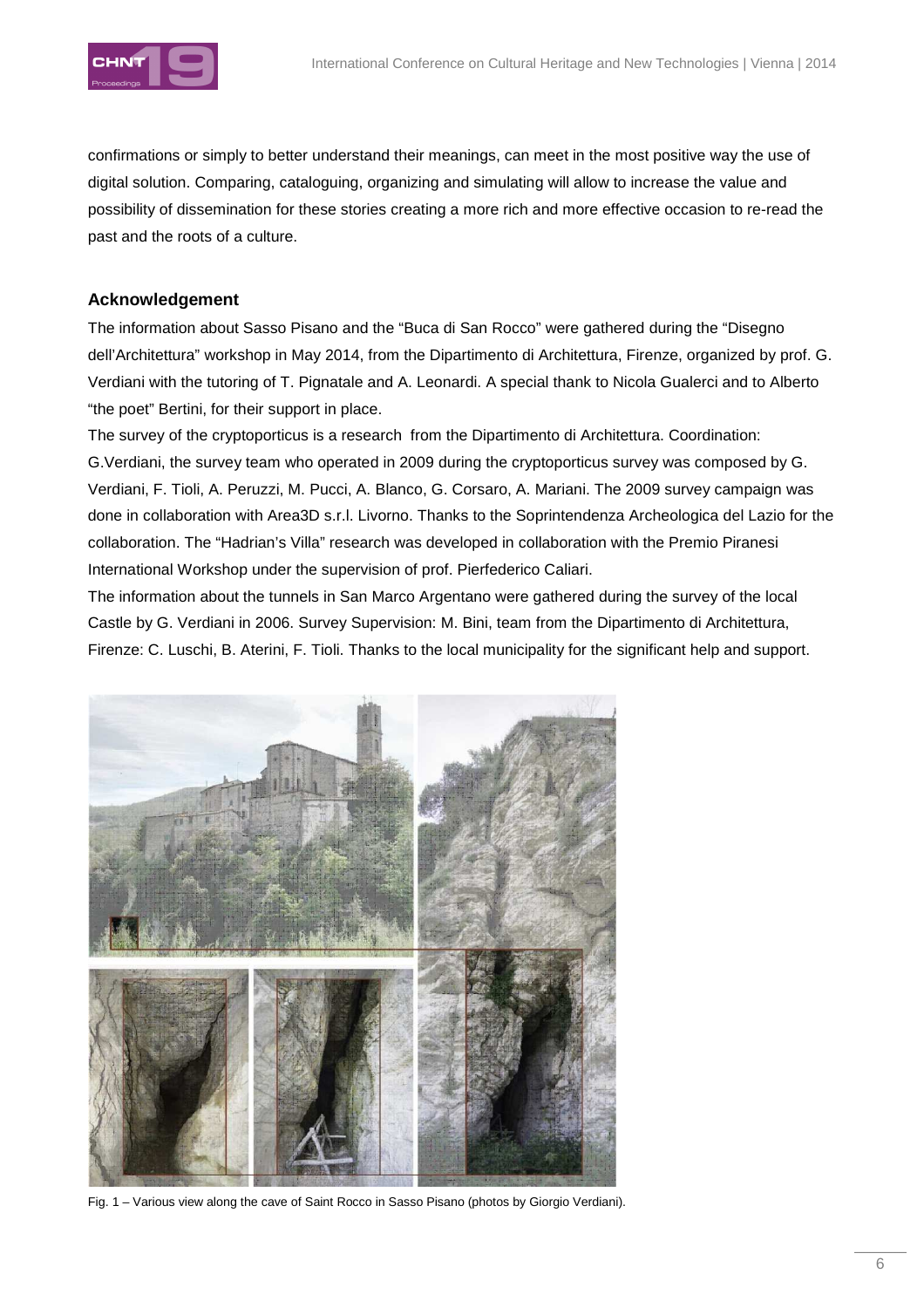



Fig. 2 –View of the castle in San Marco Argentano (photo by Giorgio Verdiani)



Fig. 3 – People explaining the legend abut the mysterious tunnel in San Marco (photos by Giorgio Verdiani)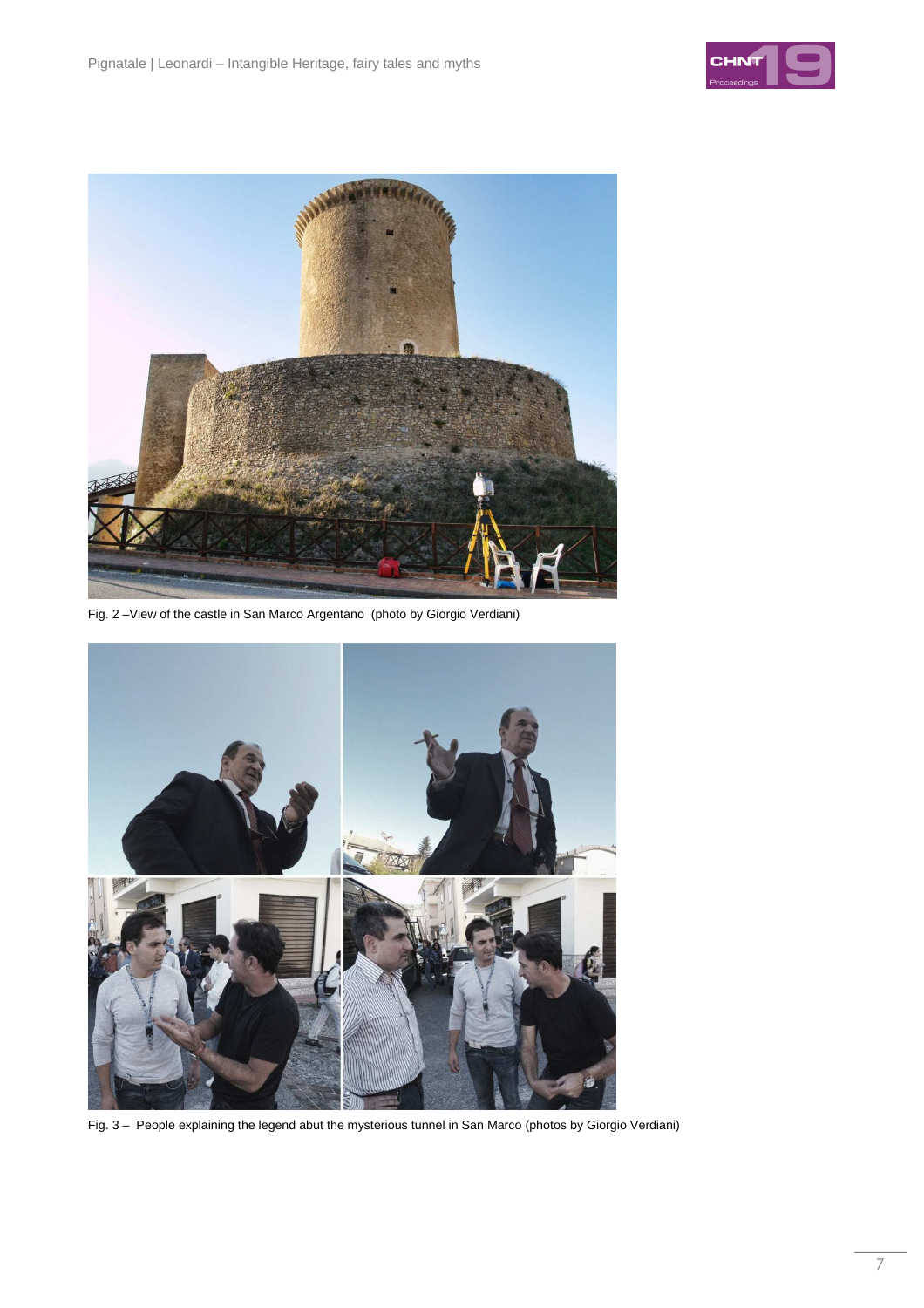



Fig. 4 – View of an underground space in the Hadrian's Villa, the lower level of the so called "Pescaia" (photo by Giorgio Verdiani)

#### **References**

ANGILLETTA D. (2006), Castelli chiese abbazie nel giustizierato di Calabria (sec. IX-XIV), Città Calabria publishing.

AURIGEMMA S. (1996) Villa Adriana. Istituto poligrafico della Zecca dello Stato, Roma.

BLANCO A., MOLLO F., MARZUOLI B. (2009) Nuovi risultati di ricerca nelle Piccole Terme di Villa Adriana, in Gradus, Anno IV, n°1.

Bandinelli G. (2014), Colline metallifere e Alta Val di Cornia, la vita nel podere "la troscia" di Sasso Pisano, Promo Toscanart.

CAIROLI GIULIANI, F. (2008) L'edilizia nell'antichità, Carocci, Roma.

DE ANGELIS D'OSSAT G. (et al). (1973), Les cryptoportiques dans l'architecture romaine, Ecole francaise de Rome, Roma.

GUIDI G., RUSSO M., BERALDIN J. A. (2010) Acquisizione 3D e modellazione poligonale, McGraw-Hill.

JONES, M. W. (2003) Principles of Roman Architecture. New Haven, Yale University Press.

LANCASTER, LYNNE C. (2009) Concrete Vaulted Construction in Imperial Rome, innovation in context. Cambridge press,.

MACDONALD W. L., Pinto J. A. (2006) Villa Adriana. La costruzione e il mito da Adriano a Louis I. Kahn. Mondadori Electa.

MARTORANO F. (1996) Chiese e castelli medioevali in Calabria, Edizioni Rubbettino (collana Antiqua et nova. Architettura).

NAPOLILLO V. (2012) San Marco Argentano, Nuova Santelli Edizioni.

RAKOB F. (1984), Metrologie und Planfiguren einer Kaiserlischen Bauhuette. in Bauplanung und Bautheorie der Antike. Diskussionen zur archaeologischen Bauforschung.

REGGIANI A. M. (2002). Proceedings of the "Villa Adriana: Paesaggio antico e ambiente moderno, elementi di novità e ricerche in corso" congress. Electa, Milano.

RINALDI E. (2000), Villa Adriana: Il sistema ipogeo del cd Vestibolo", in Atti e memorie della Società Tiburtina di storia e d'arte già Accademia degli agevoli e colonia degli arcadi Sibillini, Tivoli, a. LXXIII.